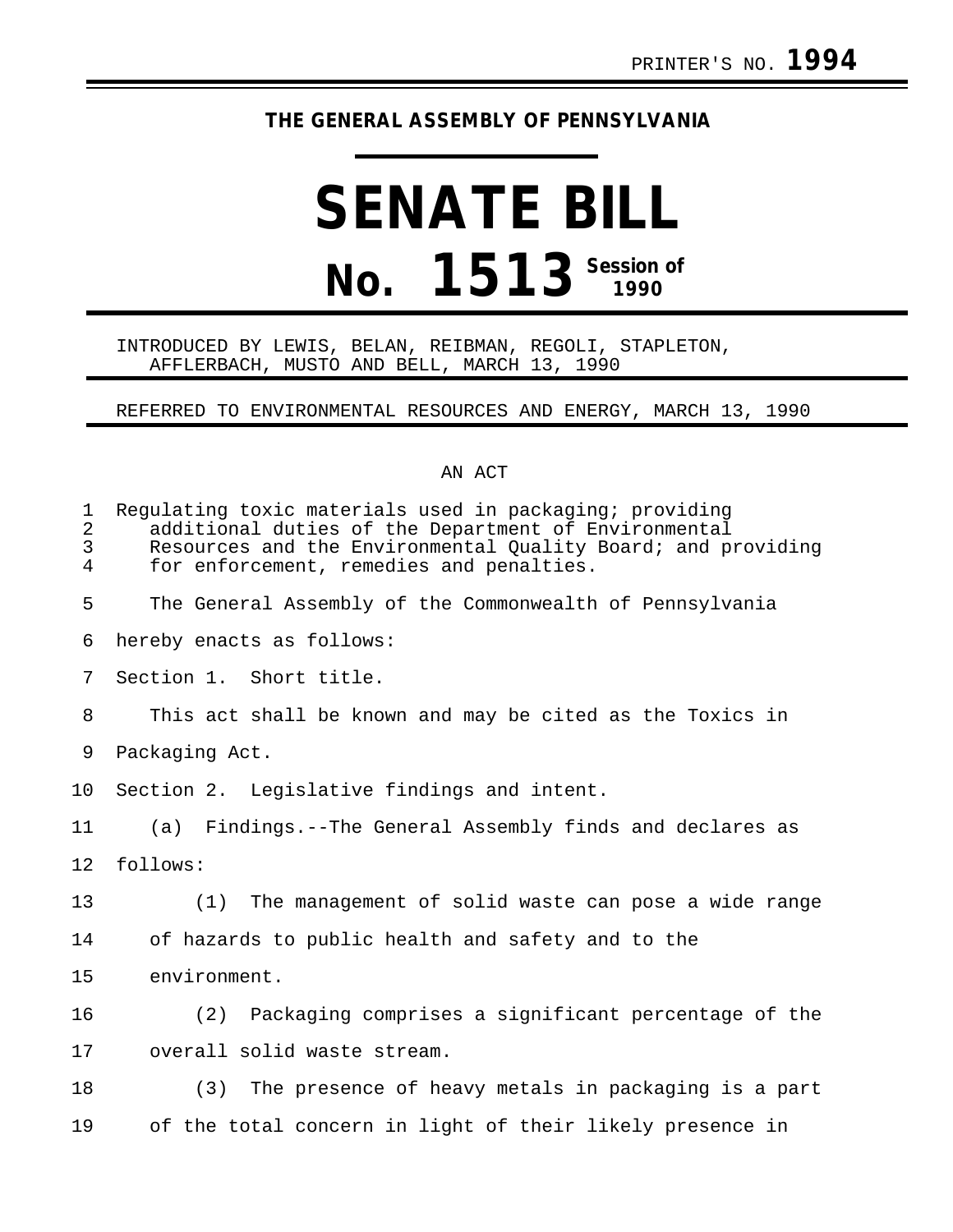1 emissions or ash when packaging is incinerated, or in 2 leachate when packaging is landfilled.

3 (4) Lead, mercury, cadmium and hexavalent chromium, on 4 the basis of available scientific and medical evidence, are 5 of particular concern.

6 (5) It is desirable as a first step in reducing the 7 toxicity of packaging waste to eliminate the addition of 8 these heavy metals to packaging.

9 (b) Intent.--The intent of this act is to achieve the 10 reduction in toxicity in packaging without impeding or 11 discouraging the expanded use of postconsumer materials in the 12 production of packaging and its components.

13 Section 3. Definitions.

14 The following words and phrases when used in this act shall 15 have the meanings given to them in this section unless the 16 context clearly indicates otherwise:

17 "Board."" The Environmental Quality Board.

18 "CONEG." The Coalition of Northeastern Governors.

19 "Department." The Department of Environmental Resources of 20 the Commonwealth.

21 "Distributor." Any person, firm or corporation who takes 22 title to goods purchased for resale.

23 "Manufacturer." Any person, firm or corporation who 24 manufactures packages or packaging components.

25 "Package." A container providing a means of marketing, 26 protecting or handling a product and shall include a unit 27 package, an intermediate package and a shipping container as 28 defined in American Society for Testing Materials (ASTM) D996. 29 The term shall also include unsealed receptacles such as 30 carrying cases, crates, cups, pails, rigid foil and other trays, 19900S1513B1994 - 2 -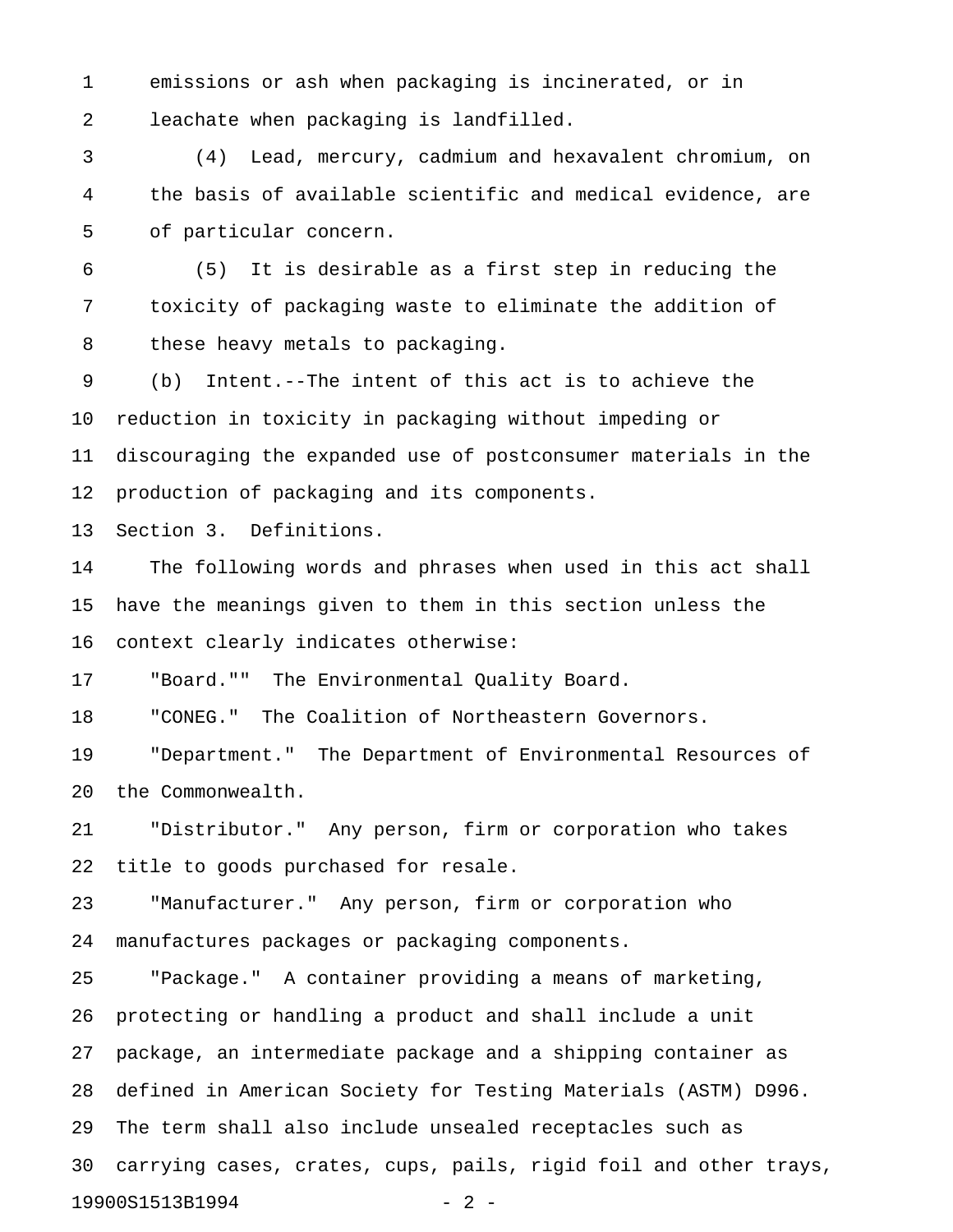1 wrappers and wrapping films, bags and tubs.

2 "Packaging component." Any individual assembled part of a 3 package such as, but not limited to, any interior or exterior 4 blocking, bracing, cushioning, weatherproofing, exterior 5 strapping, coatings, closures, inks and labels.

6 "Person." An individual, firm, corporation, association, 7 partnership, consortium, joint venture, commercial entity, 8 authority, interstate body or other legal entity which is 9 recognized by law as the subject of rights and duties. The term 10 includes the Federal Government, state governments and political 11 subdivisions.

12 "Postconsumer material." Any product generated by a business 13 or consumer which has served its intended end use and which has 14 been separated or diverted from solid waste for the purposes of 15 collection and recycling. The term does not include internally 16 generated scrap that is commonly returned to industrial or 17 manufacturing processes.

18 "Purchaser." Any person, firm or corporation who purchases 19 packages or packaging components from a manufacturer or 20 distributor for the purposes of marketing, protecting or 21 handling the contents of the package or packaging component, 22 including a product intended for retail sale.

23 Section 4. Powers and duties of department.

24 The department shall:

25 (1) Develop, administer and enforce a program for the 26 reduction and elimination of heavy metals in packaging under 27 the provisions of this act and the regulations adopted 28 hereunder.

29 (2) Issue orders to enforce the provisions of this act 30 and the regulations promulgated hereunder.

19900S1513B1994 - 3 -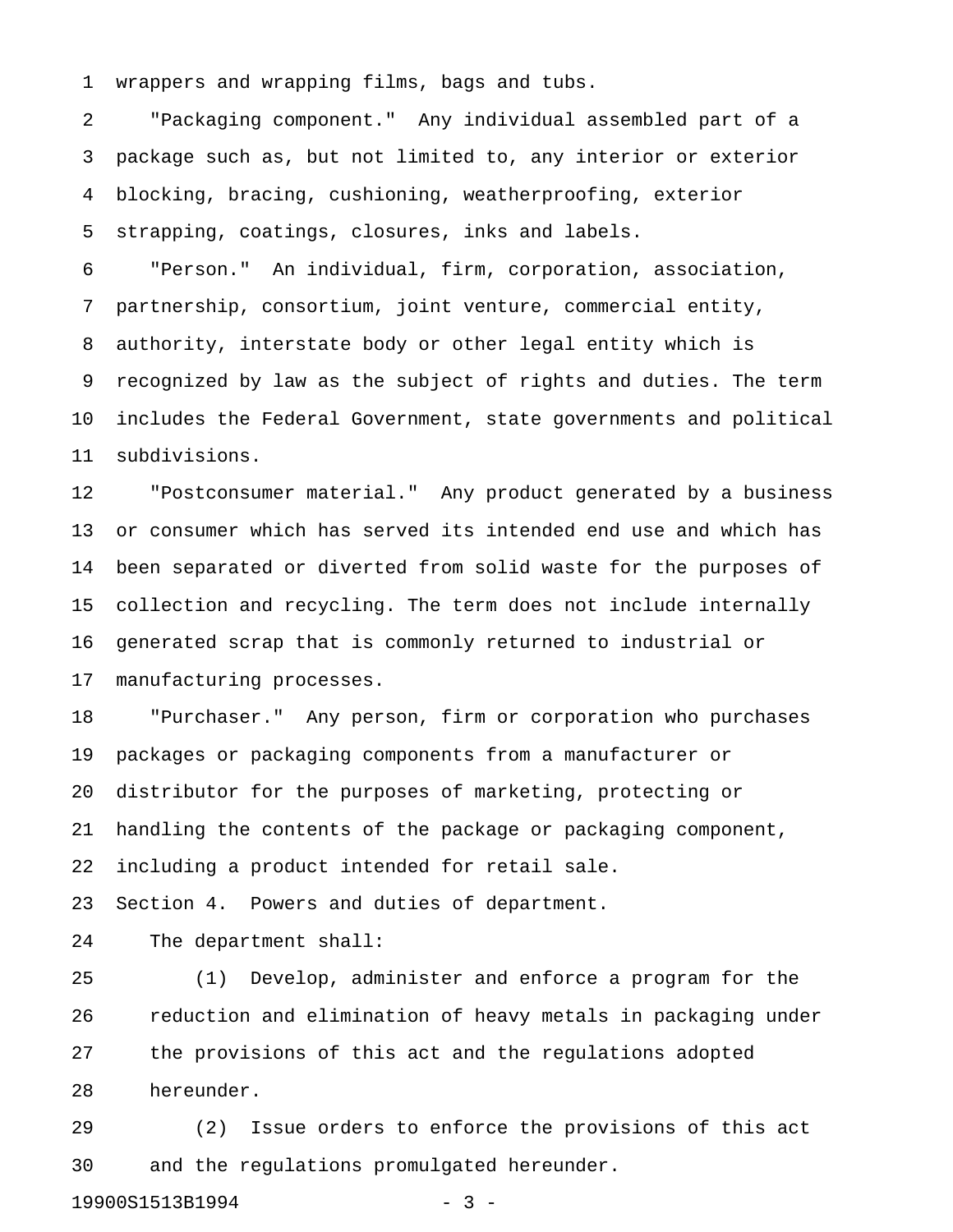1 (3) Institute, in a court of competent jurisdiction, 2 proceedings to compel compliance with this act, the 3 regulations promulgated under this act or an order of the 4 department.

5 (4) Institute prosecutions under this act. 6 Section 5. Powers and duties of board.

7 The board shall adopt any regulations needed by the 8 department to accomplish the purposes and to carry out the 9 provisions of this act.

10 Section 6. Schedule for removal of toxic substances.

11 (a) General rule.--

12 (1) Two years after the effective date of this act, no 13 package or packaging component shall be offered for sale or 14 for promotional purposes by its manufacturer or distributor 15 in this Commonwealth which includes, in the package itself or 16 in any packaging component, inks, dyes, pigments, adhesives, 17 stabilizers or any other additives containing any lead, 18 cadmium, mercury or hexavalent chromium which has been 19 intentionally introduced as an element during manufacturing 20 or distribution as opposed to the incidental presence of any 21 of these elements as permitted in subsection (b).

22 (2) Two years after the effective date of this act, no 23 product shall be offered for sale or for promotional purposes 24 by its manufacturer or distributor in this Commonwealth in a 25 package which includes, in the package itself or in any of 26 its packaging components, inks, dyes, pigments, adhesives, 27 stabilizers or any other additives containing any lead, 28 cadmium, mercury or hexavalent chromium which has been 29 intentionally introduced as an element during manufacturing 30 or distribution as opposed to the incidental presence of any 19900S1513B1994 - 4 -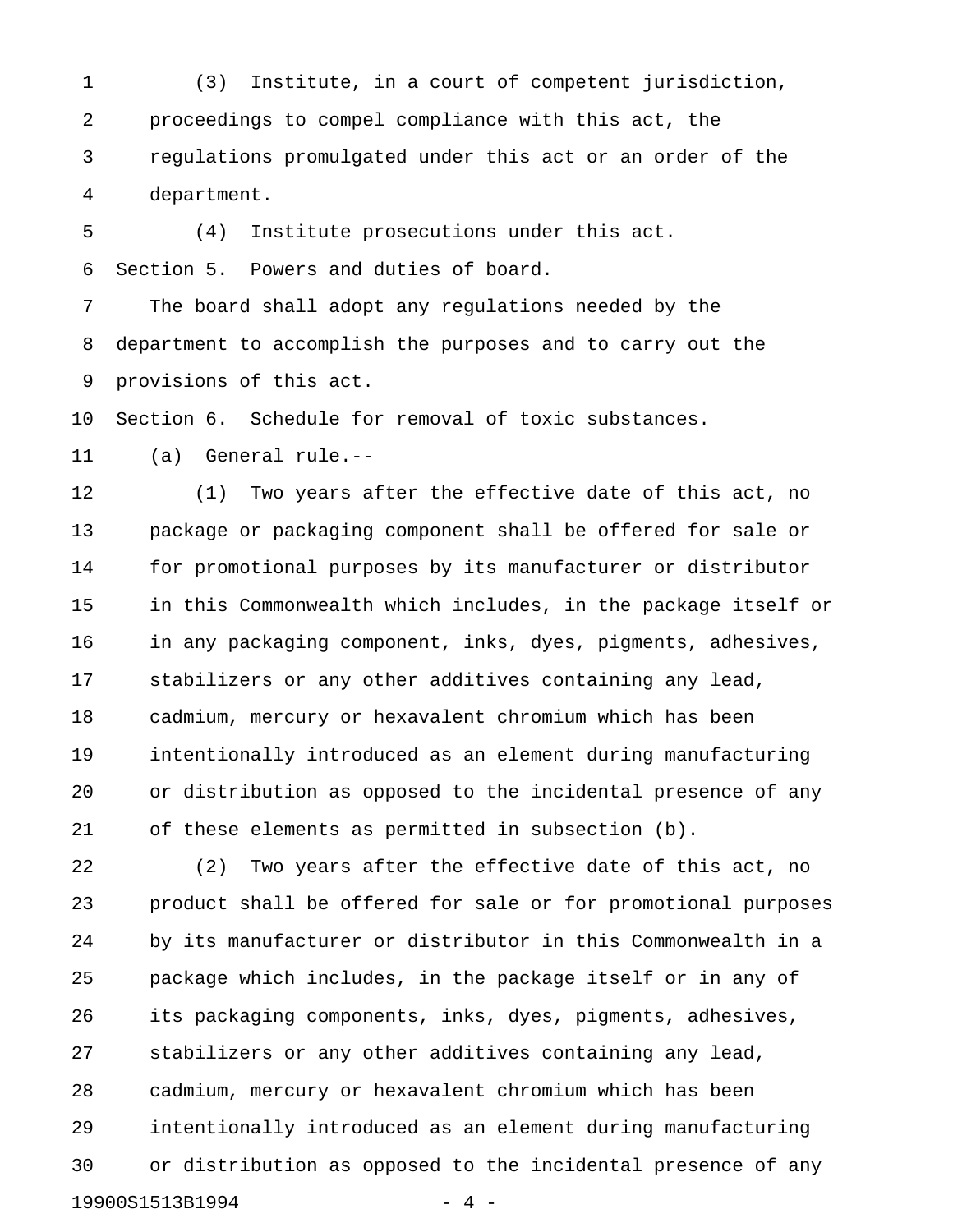1 of these elements as permitted in subsection (b).

2 (b) Limits on concentration levels.--The sum of the 3 concentration levels of lead, cadmium, mercury and hexavalent 4 chromium present in any package or packaging component, which 5 shall constitute an incidental presence, shall not exceed the 6 following:

7 (1) 600 parts per million by weight (0.06%) effective 8 two years after the effective date of this act;

9 (2) 250 parts per million by weight (0.025%) effective 10 three years after the effective date of this act; and

11 (3) 100 parts per million by weight (0.01%) effective 12 four years after the effective date of this act.

13 Section 7. Exemptions.

14 All packages and packaging components shall be subject to 15 this act except the following:

16 (1) Those packages or packaging components with a code 17 indicating that the date of manufacture was not later than 18 two years after the effective date of this act.

19 (2) Those packages or packaging components to which 20 lead, cadmium, mercury or hexavalent chromium have been added 21 in the manufacturing, forming, printing or distribution 22 process in order to comply with health or safety requirements 23 of Federal law or for which there is no feasible alternative. 24 The manufacturer of a package or packaging component must 25 petition the department for these exemptions. The department 26 may grant a two-year exemption if warranted which may be 27 renewed for an additional two years. For purposes of this 28 paragraph, a use for which there is no feasible alternative 29 is one in which the regulated substance is essential to the 30 protection, safe handling or function of the package's 19900S1513B1994 - 5 -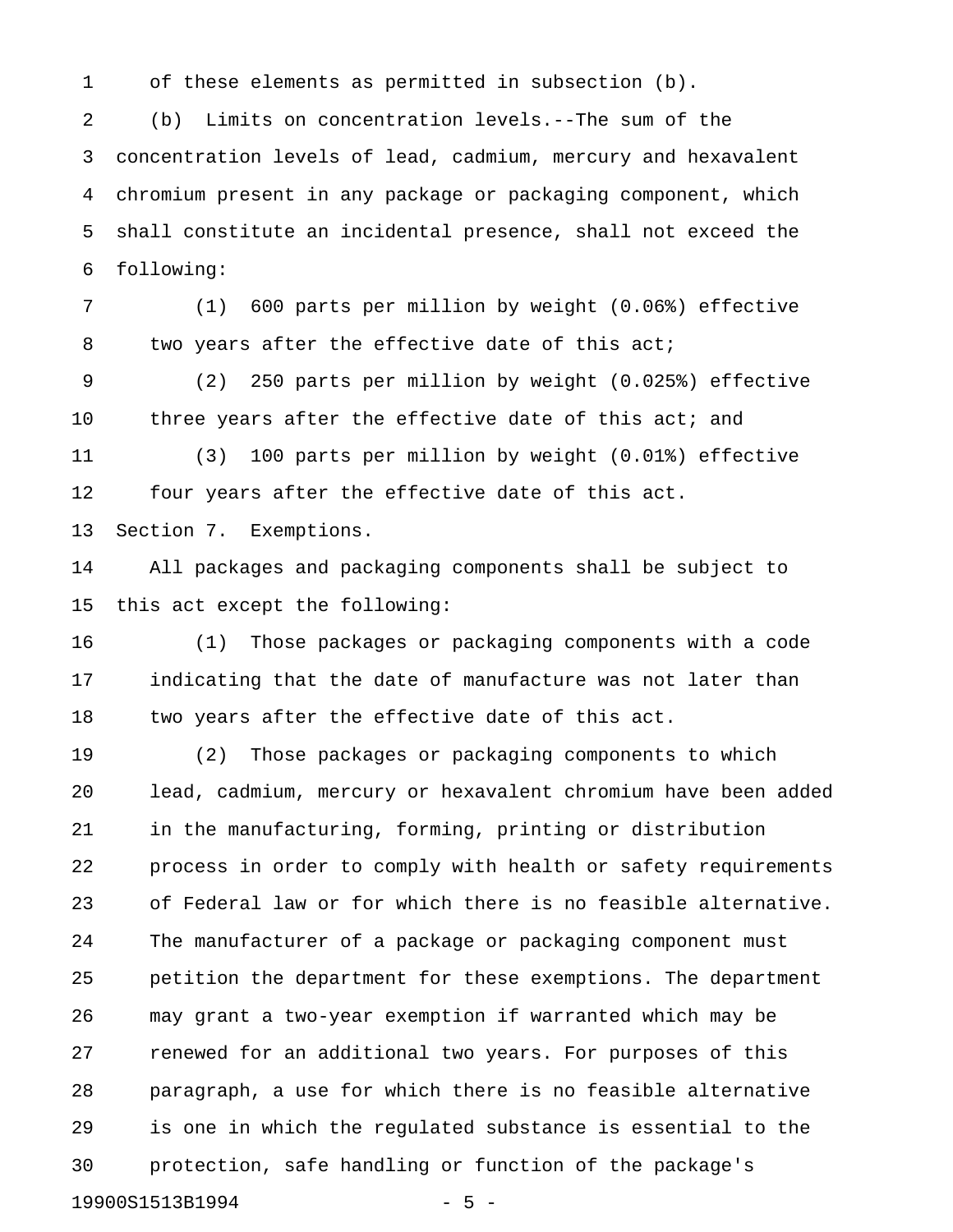1 contents.

2 (3) Packages and packaging components that would not 3 exceed the maximum contaminant levels set forth in section 4 301(b) but for the additional postconsumer materials' and 5 provided that the exemption for this paragraph shall expire 6 six years after the effective date of this act.

7 Section 8. Certificate of compliance.

8 (a) General rule.--No later than two years after the 9 effective date of this act, a certificate of compliance stating 10 that a package or packaging component is in compliance with the 11 requirements of this act shall be furnished by its manufacturer 12 or supplier to its purchaser provided that, where compliance is 13 achieved under exemption(s) provided in section 7(2) or (3), the 14 certificate of compliance shall state the specific basis upon 15 which the exemption is claimed. The certificate of compliance 16 shall be signed by an authorized official of the manufacturing 17 or supplying company. The purchaser shall retain the certificate 18 of compliance for as long as the package or packaging component 19 is in use. A copy of the certificate of compliance shall be kept 20 on file by the manufacturer or supplier of the package or 21 packaging component. Certificates of compliance, or copies 22 thereof, shall be furnished to the department upon its request 23 and to members of the public in accordance with section 15. 24 (b) New or amended certificates.--If the manufacturer or 25 supplier of the package or packaging component reformulates or 26 creates a new package or packaging component, the manufacturer 27 or supplier shall provide an amended or new certificate of 28 compliance for the reformulated or new package or packaging 29 component.

30 Section 9. Unlawful conduct.

19900S1513B1994 - 6 -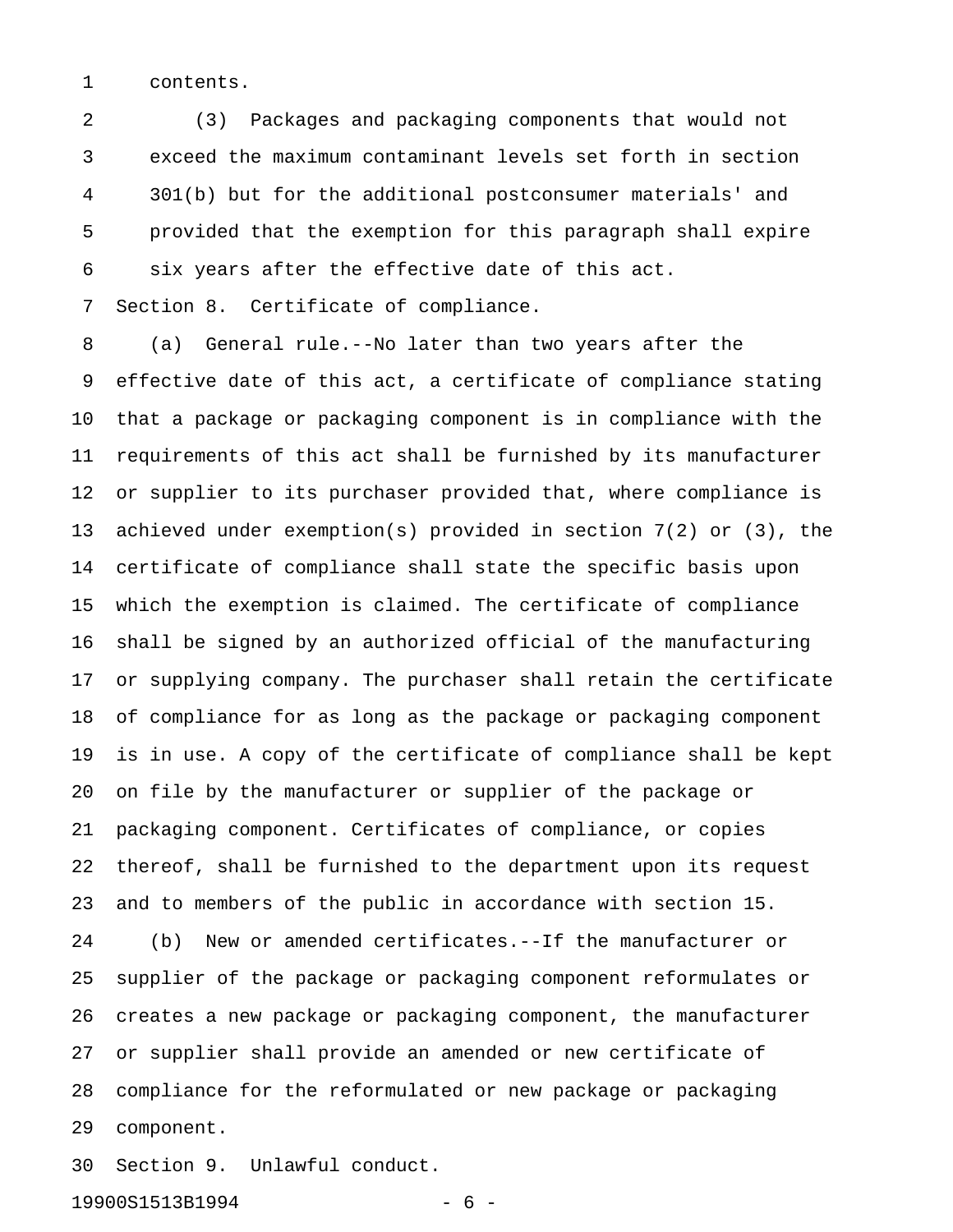1 It shall be unlawful for any person to:

2 (1) Violate any provision of this act, any regulations 3 promulgated under this act or any order of the department.

4 (2) Tender for sale to a wholesaler or retailer any 5 package, packaging component or packaged product in violation 6 of this act or any regulation promulgated under this act.

7 (3) Furnish a certificate under section 8 when the 8 package or packaging component does not comply with section 6 9 or 7.

10 (4) Provide a certificate under section 8 that contains 11 false information.

12 Section 10. Enforcement orders.

13 (a) Issuance.--The department may issue such orders to 14 persons as it deems necessary to aid in the enforcement of the 15 provisions of this act or any regulation. The power of the 16 department to issue an order under this act is in addition to 17 any other remedy which may be afforded to the department 18 pursuant to this act or any other act.

19 (b) Compliance.--It shall be the duty of any person to 20 proceed diligently to comply with any order issued pursuant to 21 subsection (a). If such person fails to proceed diligently or 22 fails to comply with the order within such time, if any, as may 23 be specified, such person shall be guilty of contempt and shall 24 be punished by the court in an appropriate manner, and, for this 25 purpose, application may be made by the department to the 26 Commonwealth Court, which is hereby granted jurisdiction. 27 Section 11. Restraining violations.

28 (a) Injunctions.--In addition to any other remedies provided 29 in this act, the department may institute a suit in equity in 30 the name of the Commonwealth where unlawful conduct exists for 19900S1513B1994 - 7 -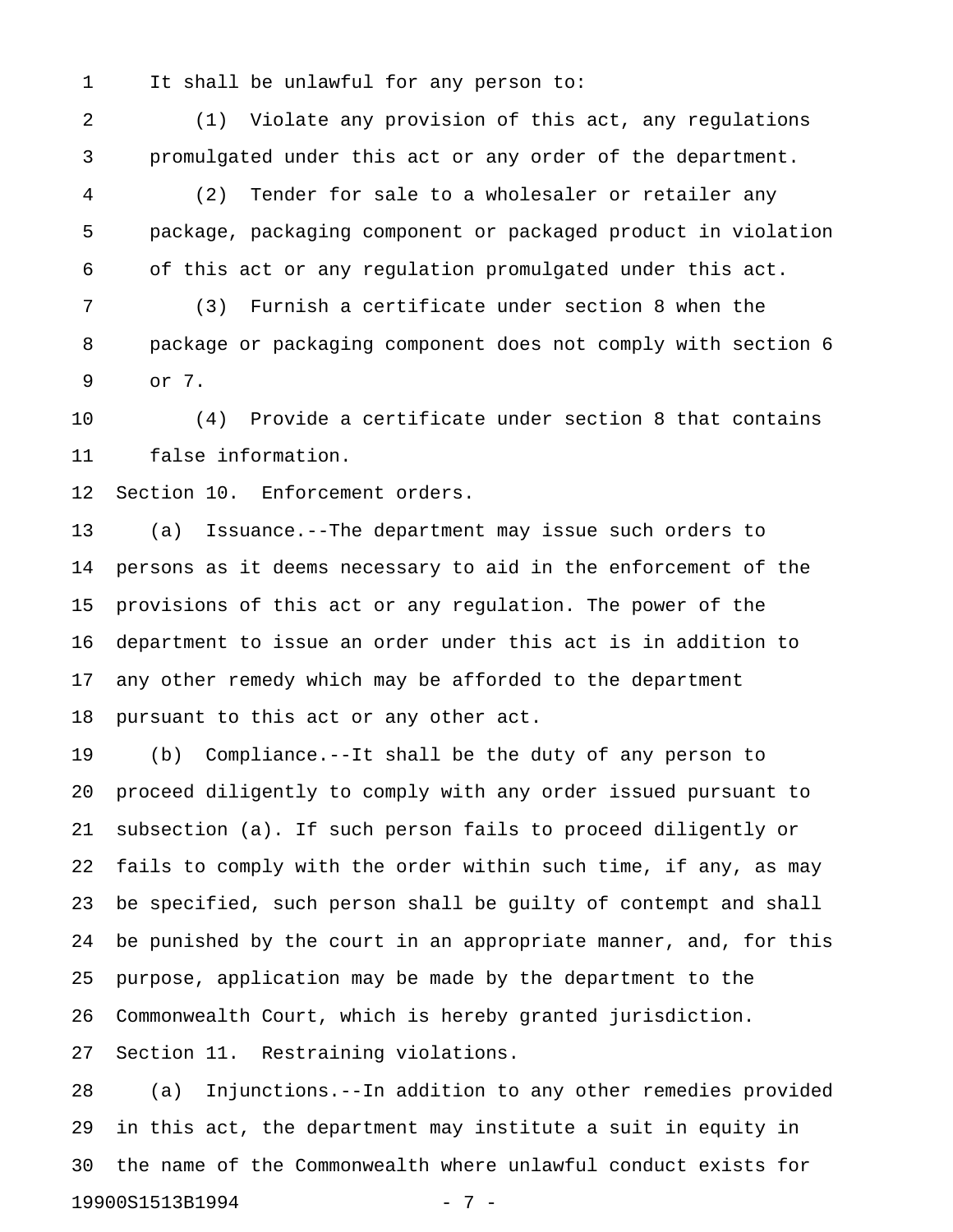1 an injunction to restrain a violation of this act, any 2 regulation or any order of the department. The Commonwealth 3 shall not be required to furnish bond or other security in 4 connection with such proceedings. In addition to an injunction, 5 the court, in such equity proceedings, may levy civil penalties 6 as specified in section 12.

7 (b) Jurisdiction.--In addition to any other remedies 8 provided for in this act, upon relation of any district attorney 9 of any county affected or upon relation of the solicitor of any 10 county or municipality affected, an action in equity may be 11 brought in a court of competent jurisdiction for an injunction 12 to restrain any and all violations of this act, any regulation 13 or order of the department.

14 (c) Concurrent remedies.--The penalties and remedies 15 prescribed by this act shall be deemed concurrent, and the 16 existence of or exercise of any remedy shall not prevent the 17 department from exercising any other remedy hereunder, at law or 18 in equity.

19 (d) Venue.--Actions instituted under this section may be 20 filed in the appropriate court of common pleas or in the 21 Commonwealth Court, which courts are hereby granted jurisdiction 22 to hear such actions.

23 Section 12. Civil penalties.

24 (a) Assessment.--In addition to proceeding under any other 25 remedy available at law or in equity for a violation of any 26 provision of this act, any regulation or any order of the 27 department, the department may assess a civil penalty upon a 28 person for such violation. In determining the amount of the 29 penalty, the department shall consider the willfulness of the 30 violation, savings resulting to the person in consequence of the 19900S1513B1994 - 8 -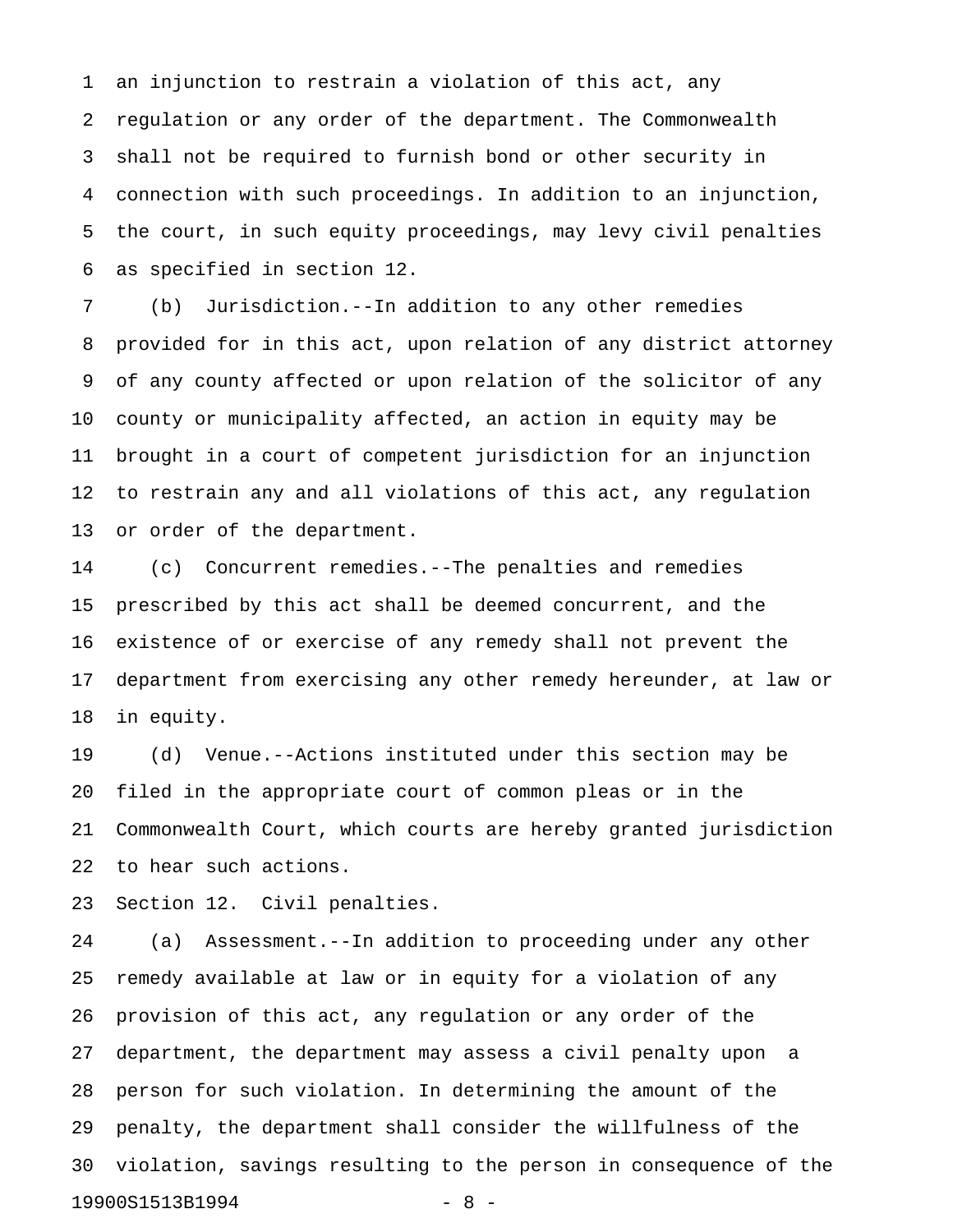1 violation, deterrence of future violations and other relevant 2 factors.

3 (b) Escrow.--When the department assesses a civil penalty, 4 it shall inform the person of the amount of the penalty. The 5 person charged with the penalty shall then have 30 days to pay 6 the penalty in full or, if the person wishes to contest either 7 the amount of the penalty or the fact of the violation, either 8 to forward the proposed amount to the department for placement 9 in an escrow account with the State Treasurer or with a bank in 10 this Commonwealth or to post an appeal bond in the amount of the 11 penalty. The bond must be executed by a surety licensed to do 12 business in this Commonwealth and must be satisfactory to the 13 department. If, through administrative or judicial review of the 14 proposed penalty, it is determined that no violation occurred or 15 that the amount of the penalty shall be reduced, the department 16 shall, within 30 days, remit the appropriate amount to the 17 person, with interest accumulated by the escrow deposit. Failure 18 to forward money or the appeal bond to the department within 30 19 days shall result in a waiver of all legal rights to contest the 20 violation or the amount of the penalty.

21 (c) Amount.--The maximum civil penalty which may be assessed 22 pursuant to this section is \$10,000 per violation. Each 23 violation of any provision of this act, regulation or order of 24 the department shall constitute a separate offense under this 25 section.

26 (d) Statute of limitation.--Notwithstanding any other 27 provision of law to the contrary, there shall be a statute of 28 limitations of five years upon actions brought by the 29 Commonwealth under this section.

30 Section 13. Criminal penalties.

19900S1513B1994 - 9 -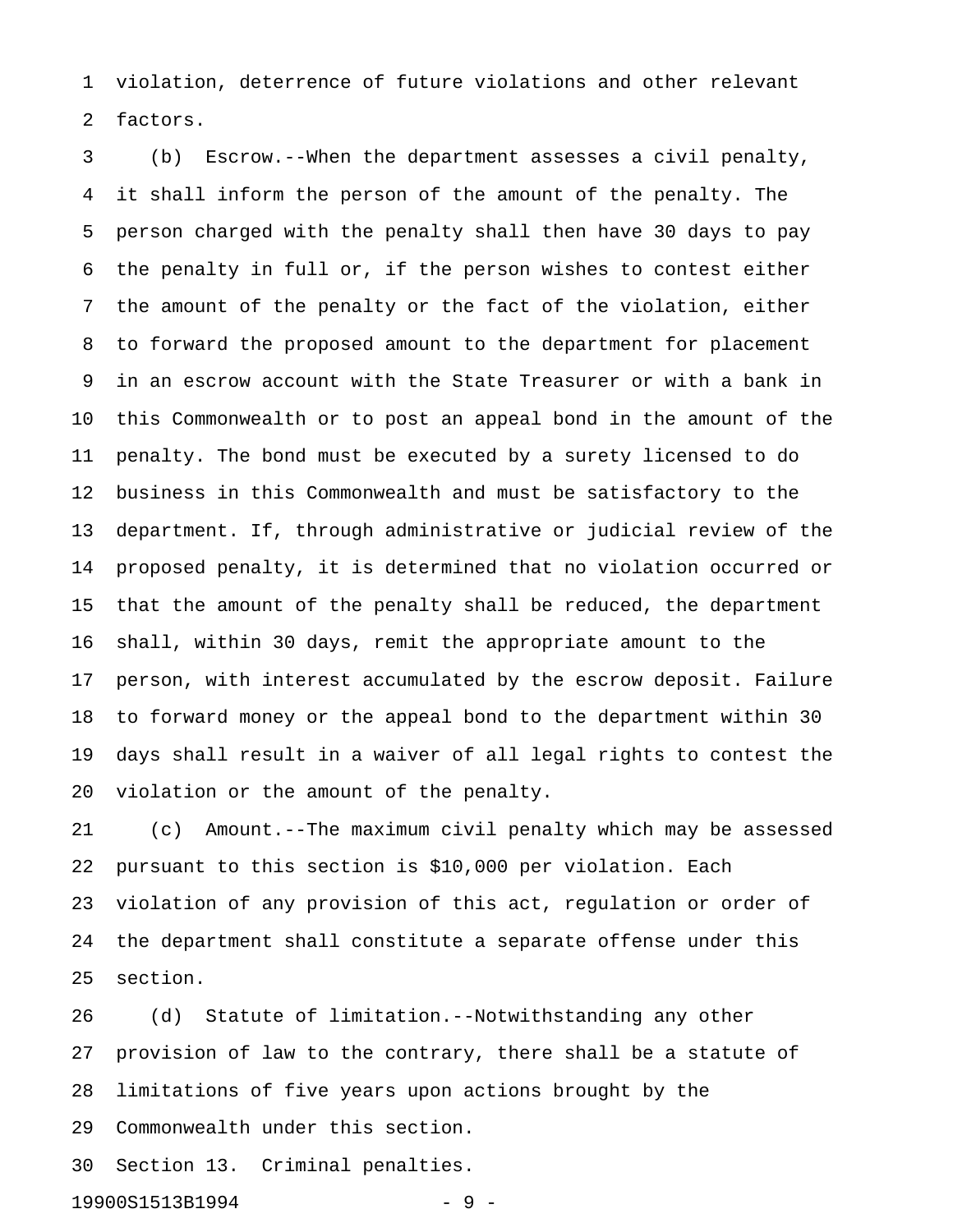1 (a) Summary offense.--A person who violates this act, any 2 regulation or any order of the department shall, upon conviction 3 thereof in a summary proceeding, be sentenced to pay a fine of 4 not less than \$100 and not more than \$1,000 and costs and, in 5 default of the payment of such fine and costs, to undergo 6 imprisonment for not more than 30 days.

7 (b) Misdemeanor offense.--A person who violates any 8 provision of this act, any regulation or any order of the 9 department commits a misdemeanor of the third degree and shall, 10 upon conviction, be sentenced to pay a fine of not less than 11 \$1,000 nor more than \$10,000 per day for each violation or to 12 imprisonment for a period of not more than one year, or both. 13 (c) Subsequent offenses.--A person who, within two years 14 after a conviction of a misdemeanor for any violation of this 15 act, any regulation or order of the department, violates any 16 provision of this act, any regulation or any order of the 17 department commits a misdemeanor of the second degree and shall, 18 upon conviction, be sentenced to pay a fine of not less than 19 \$2,500 nor more than \$25,000 for each violation or to 20 imprisonment for a period of not more than two years, or both. 21 (d) Violations to be separate offense.--Each violation of 22 any provision of this act or any order issued hereunder shall 23 constitute a separate offense under subsection (a), (b) or (c). 24 Section 14. Remedies of citizens.

25 (a) Authority to bring civil action.--Except as provided in 26 subsection (c), any aggrieved person may commence a civil action 27 on his behalf against any person who is alleged to be in 28 violation of this act, any regulation or order of the 29 department.

30 (b) Jurisdiction.--The board is hereby given jurisdiction 19900S1513B1994 - 10 -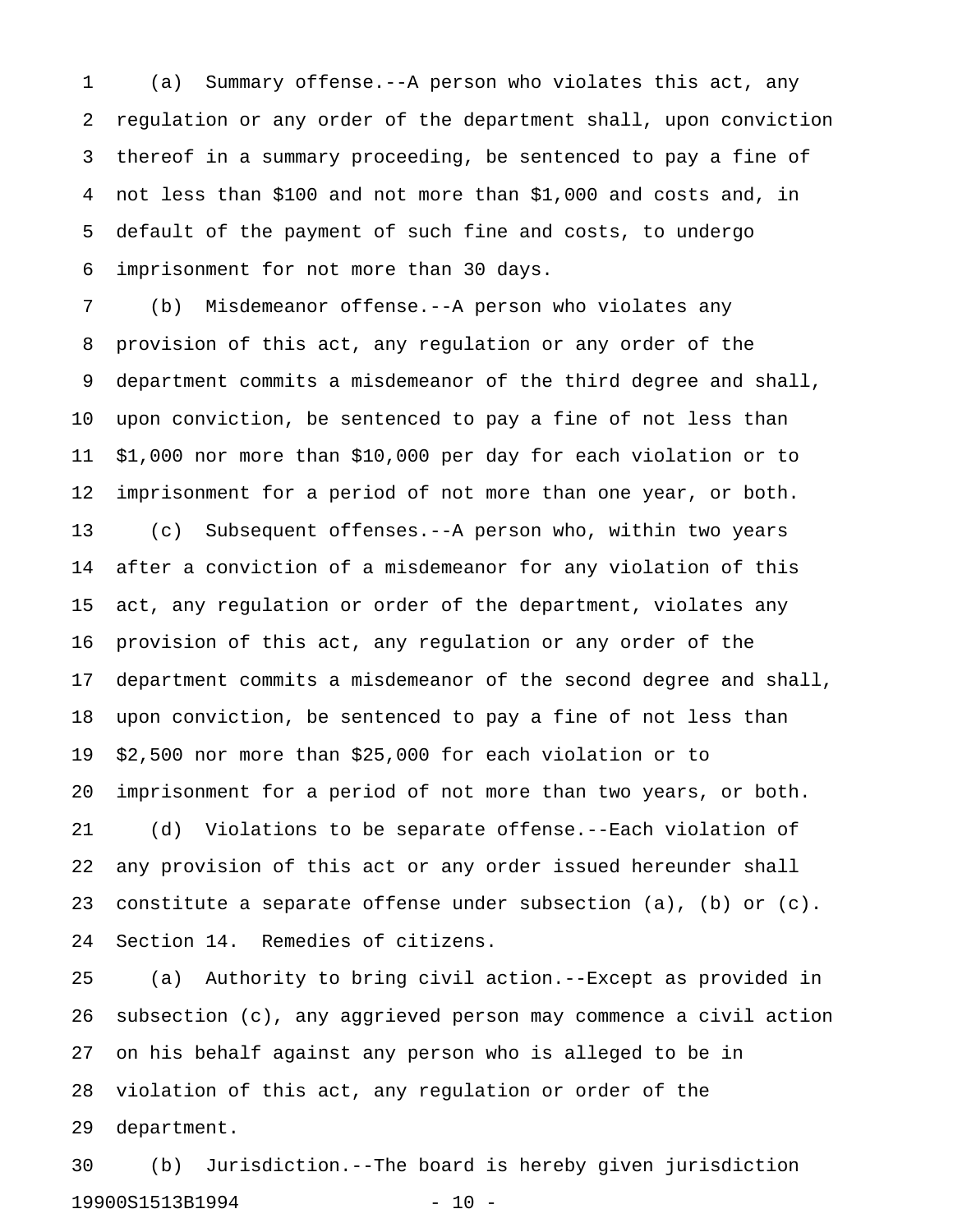1 over citizen suit actions brought under this section against the 2 department. Actions against any other persons under this section 3 may be taken in a court of competent jurisdiction. Such 4 jurisdiction is in addition to any rights of action now or 5 hereafter existing in equity or under common law or statutory 6 law.

7 (c) Notice.--No action may be commenced under this section 8 prior to 60 days after the plaintiff has given notice of the 9 violation to the department and to any alleged violator of the 10 act, or of any regulation or order of the department which has 11 allegedly been violated; nor shall any action be commenced under 12 this section if the department has begun and is diligently 13 prosecuting an administrative action before the Environmental 14 Hearing Board, or a civil or criminal action in a court of the 15 United States or the Commonwealth to require compliance with 16 this act.

17 (d) Award of costs.--The Environmental Hearing Board or a 18 court of competent jurisdiction, in issuing any final order in 19 any action brought pursuant to subsection (a), may award costs 20 of litigation, including reasonable attorney and expert witness 21 fees, to any party, whenever the board or court determines such 22 award is appropriate.

23 Section 15. Public access.

24 (a) Certificate of compliance.--Any request from a member of 25 the public for any certificate of compliance from the 26 manufacturer or supplier of a package or packaging component 27 shall be:

28 (1) made in writing with a copy provided to the 29 department;

30 (2) made specific as to package or packaging component 19900S1513B1994 - 11 -